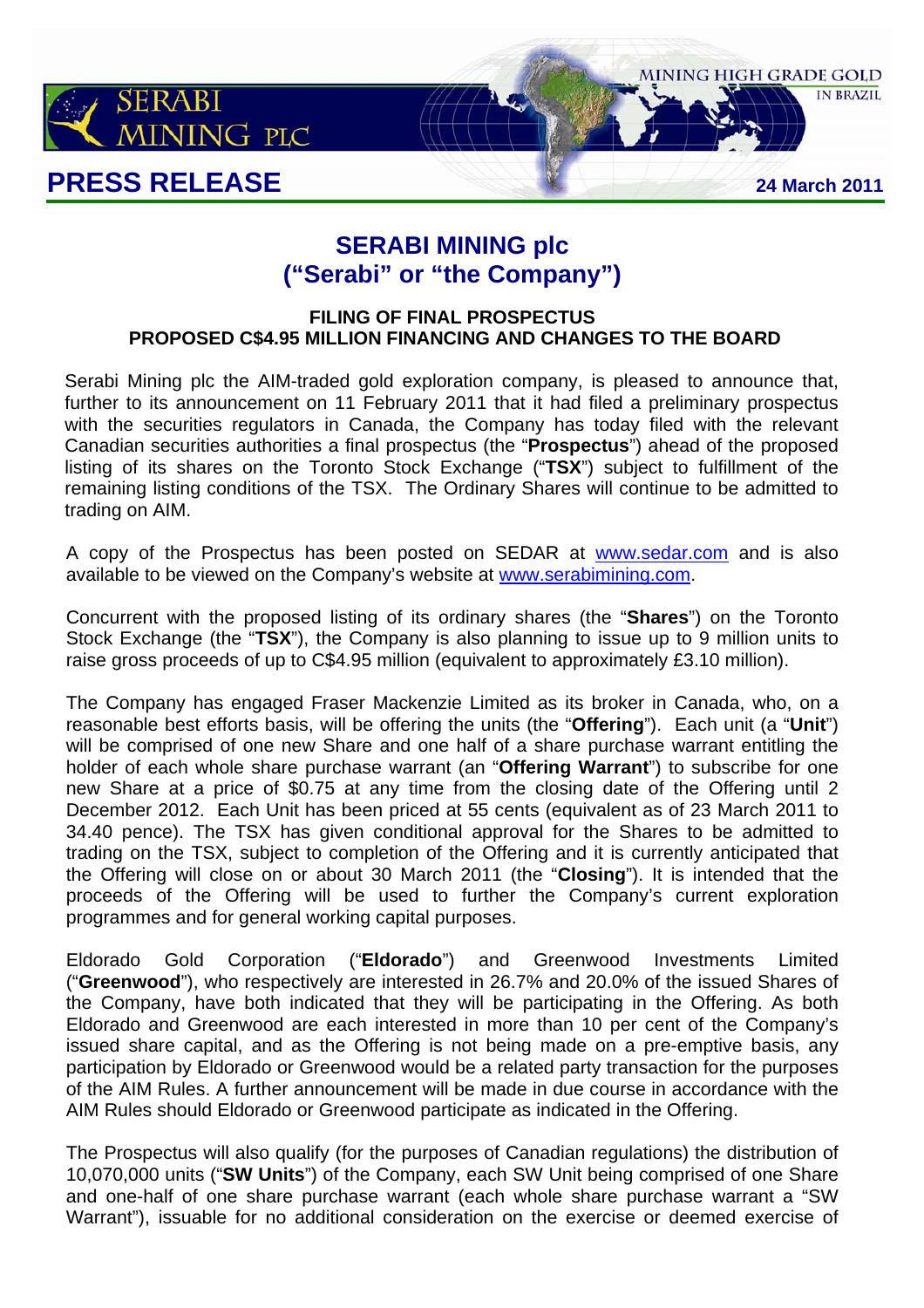10,070,000 special warrants that were issued by the Company on 2 December 2010 ("Special Warrants"). The Shares that will be issued on exercise will therefore be freely tradeable. Upon Closing, these special warrants will be automatically exercised on behalf of the holders into 10,070,000 new Shares and 5,035,000 share purchase warrants entitling the holder of each whole share purchase warrant to subscribe for one new Share at a price of 75 cents at any time from the closing date of the Offering until 2 December 2012 (the "**SW Warrants**").

The new Shares to be issued pursuant to the Offering and the new Shares to be issued pursuant to the exercise of the Special Warrants will rank *pari passu* in all respects with the existing Shares including the right to receive all dividends and other distributions declared, made or paid after the date of their issue and application will be made for the new Ordinary Shares to be admitted to trading on AIM. Assuming that the Offering is fully subscribed and following the exercise of the Special Warrants, there will be 63,968,529 Shares in issue.

The Company will also be applying to list all of the 4,500,000 Offering Warrants and the 5,035,000 SW Warrants on the TSX.

The Company is also proposing that immediately following the Closing that three new nonexecutive Directors will be appointed to its board of directors (the "**Board**"), being Mr. T. Sean Harvey, Mr. Melvyn Williams and Dr. Doug Jones. The Company also announces that Mr. William Clough, the founder of the Company has stepped down from the Board with immediate effect. The Board expresses its gratitude to Mr. Clough who was Chief Executive of the Company since its formation until September 2007, for his dedicated service to Serabi. Mr Clough will continue to make himself available to the Company and provide assistance in a technical and business development capacity.

**Terence Sean Harvey**, 51, has over 20 years experience in the mining sector and has held senior executive and board positions with various mining companies. Mr. Harvey was President and CEO of Orvana Minerals Corp. from 2005 to 2006. Previously, he was President and CEO of TVX Gold at the time of its sale to Kinross Gold in 2003 and, subsequent to that, was President and CEO of Atlantico Gold, a private company involved in the development of the Amapari Project in Brazil that was sold to Wheaton River Minerals Ltd. (presently Goldcorp Ltd). Mr. Harvey also currently sits on several other mining company boards, including Allied Gold Limited, an ASX, TSX and AIM listed gold exploration and production company.

**Douglas (Doug) Alan Jones**, 56, is a geologist with 34 years of international exploration, exploration management and consulting experience in the mining industry. Between 2003 and 2007 Dr. Jones served as Vice President Exploration (non-board) for Golden Star Resources, responsible for world wide exploration. Before that he was Chief Geologist, New Business South America at Delta Gold Limited. Dr Jones is currently the Managing Director of ASX and TSX listed Chalice Gold Mines Limited and a non-executive director of ASX listed Liontown Resources Limited. He is also a non-executive director of TSX and AIM listed Minera IRL Limited, a Latin American precious metals mining, development and exploration company and a former director of TSX, AIM and ASX listed company Moto Goldmines Limited.

**Melvyn (Mel) Williams**, 62, is the Chief Financial Officer (non-board) and Senior Vice President of Finance and Corporate Development of Brigus Gold, a TSX listed mid-tier gold producer with projects in Ontario, Saskatchewan, Mexico and the Dominican Republic. From 2000 to 2003, Mr Williams served as Chief Financial Officer of TVX Gold, which merged with Kinross Gold in 2003. Mr. Williams has over 30 years of financial experience and currently serves as an independent director of Andina Minerals, a TSX listed Chilean gold exploration company.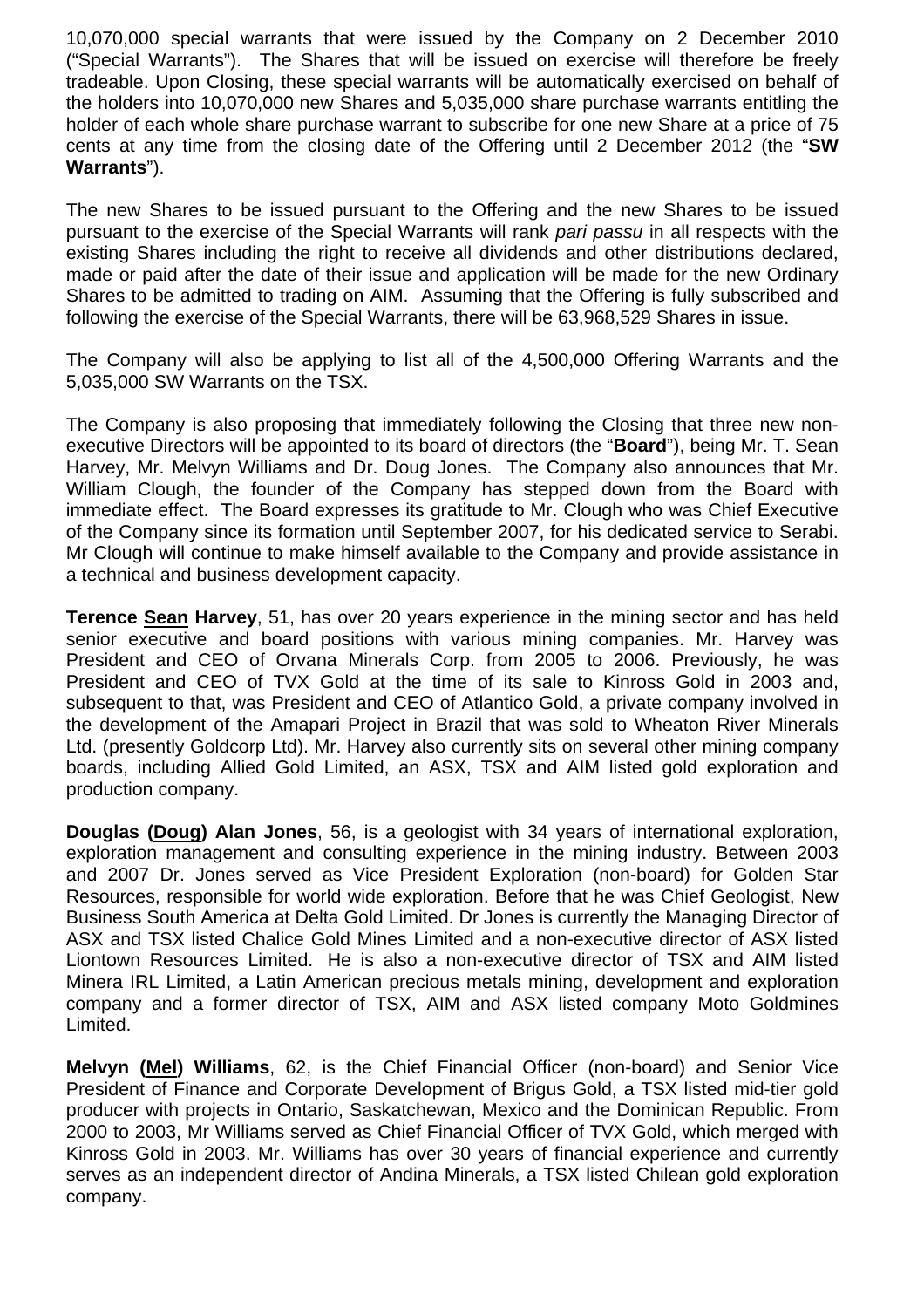The directorships held by Mr Harvey, Dr Jones and Mr Williams in the previous five years are as follows:

| <b>Proposed Director:</b><br><b>Terence Sean Harvey</b> | <b>Current:</b><br><b>Allied Gold Limited</b><br>Andina Holdings Inc<br>Andina Minerals Inc<br><b>Perseus Mining Limited</b><br>Sarama Resources<br>Victoria Gold Corp.                                                                                                                            | Former:<br><b>Australian Solomons Gold</b><br>Manicouagan Minerals Inc.<br><b>Moto Goldmines Ltd</b><br><b>Nord Resources Corporation</b><br>Orvana Minerals Corp.<br>Polaris Geothermal Inc.                                                                     |
|---------------------------------------------------------|----------------------------------------------------------------------------------------------------------------------------------------------------------------------------------------------------------------------------------------------------------------------------------------------------|-------------------------------------------------------------------------------------------------------------------------------------------------------------------------------------------------------------------------------------------------------------------|
| Alan<br><b>Douglas</b><br><u>(Doug)</u><br><b>Jones</b> | <b>Minera IRL Limited</b>                                                                                                                                                                                                                                                                          | Bogoso Holdings                                                                                                                                                                                                                                                   |
|                                                         | <b>Chalice Gold Mines Limited</b><br><b>Chalice Gold Mines (Eritrea)</b><br>Pty Ltd<br><b>Chalice Operations Pty Ltd</b><br>Keren Mining Pty Ltd<br><b>Sub Sahara Resources</b><br>(Eritrea) Pty Ltd<br><b>Universal Gold Pty Ltd</b><br>Western Rift Pty Ltd<br><b>Liontown Resources Limited</b> | Caystar Holdings<br><b>Caystar Management Holdings</b><br><b>Golden Star Exploration</b><br>Holdings<br><b>Golden Star Resources</b><br>(Ghana) Limited<br><b>Moto Goldmines Limited</b><br><b>Moto Goldmines Australia PTY</b><br>Ltd<br><b>Wasford Holdings</b> |
| <b>Melvyn (Mel) Williams</b>                            | Andina Minerals Inc.<br><b>Nickel Mountain Resources</b><br>AB                                                                                                                                                                                                                                     |                                                                                                                                                                                                                                                                   |

Mr Harvey currently holds 100,000 special warrants of Serabi. Neither, Dr. Jones or Mr. Williams has any interests in the share capital of Serabi. There is no further information on Mr. Harvey, Dr. Jones or Mr. Williams required to be disclosed under Schedule Two, paragraph (g) (i)-(viii) of the AIM Rules for Companies.

## **Enquiries:**

### **Serabi Mining plc**

**Michael Hodgson** Tel: 020 7246 6830 Chief Executive Mobile: 07799 473621

**Clive Line** Tel: 020 7246 6830 Finance Director Mobile: 07710 151692

Email: contact@serabimining.com Website: www.serabimining.com

## **Beaumont Cornish Limited**

**Nominated Adviser**<br>Roland Cornish Roland Cornish Tel: 020 7628 3396<br>Michael Cornish Tel: 020 7628 3396

Tel: 020 7628 3396